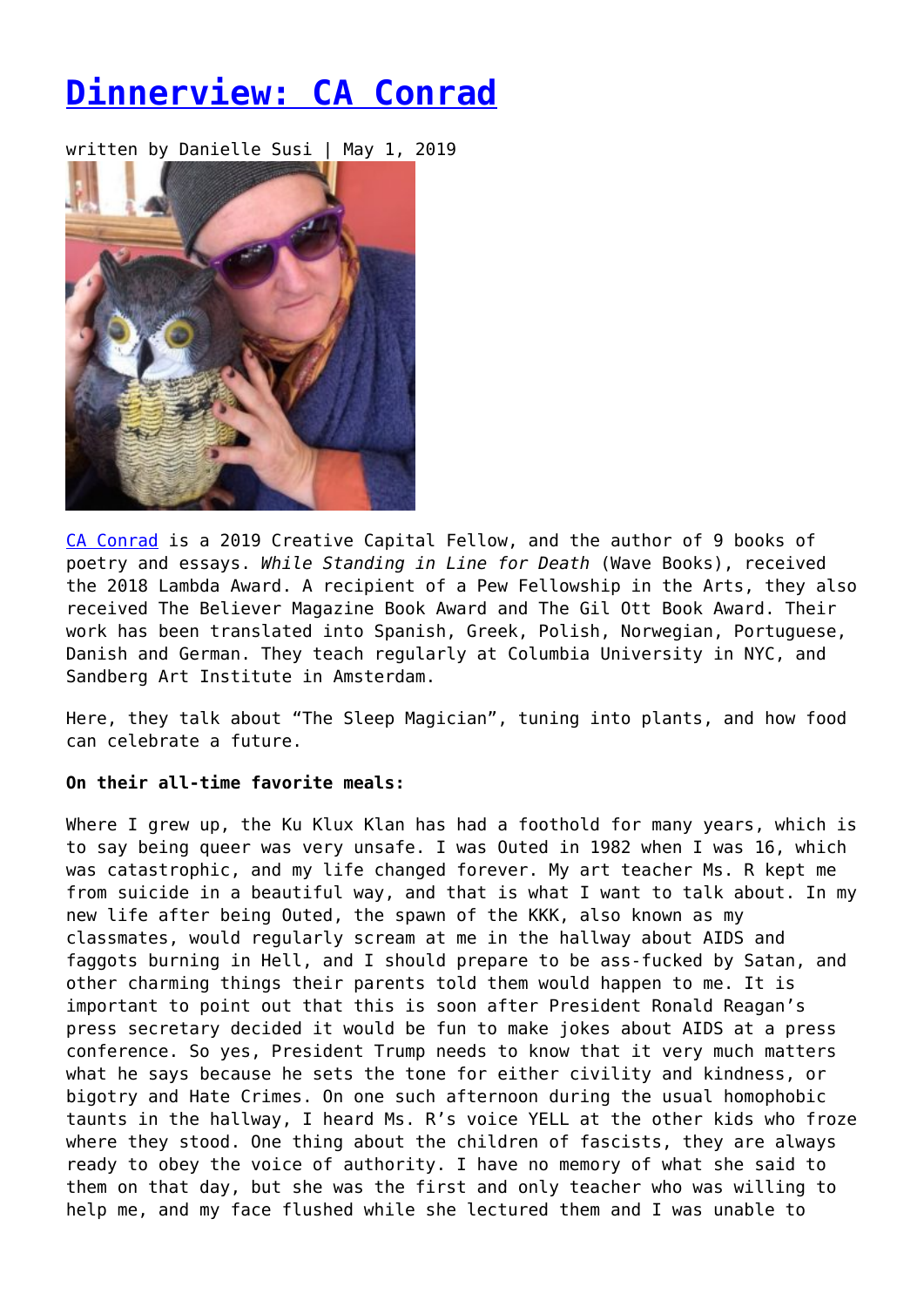maintain the stoic performance that no one was bothering me, and I burst into tears to the delight of the spawn.

She talked to me in private, telling me the things good people tell such youngsters, that there is a bigger, kinder world elsewhere. She convinced me to take her ceramics class, which was the very thing I needed but did not realize at the time. She knew what she was doing, getting me to put my hands in the clay, to get me to know my place in the soil, feel the origins of life, to truly understand that I was alive and how amazing that is. After I completed my first successful pair of plates, she invited me to her house where she made me a meal served on them. Every ingredient was brand new to me at the time: pita bread, hummus, alfalfa sprouts, napa cabbage, frisee lettuce, cilantro, and pickled daikon radish. She roasted the napa in the oven with zesty paprika. The spiciness and sharp sourness of the frisee and pickled daikon was sheer magic to the taste buds. Her fresh baked, handmade pita bread was made with a satisfying, dark whole wheat, while her homemade hummus was the most delicious thing I had ever tasted, rich and creamy, with lots of crushed garlic, fresh cilantro and lemon juice. That meal was delectable, fresh and lively, and it made me happy because it was the first time I understood what she meant that there were very different things waiting for me in this world. Ms. R saved my life, and I cannot eat hummus without smiling and quietly thanking her.

While writing this answer to your question, Spell Check told me, "The word *faggots* may offend some people. Consider using more inclusive language." It makes me happy that Spell Check says this! When I think of the things said to me after I was Outed as a youngster in our horrible KKK infested town, it feels good that both young faggots and young KKK kids will see this. It could save both groups.

The second meal I will talk about is from 1990 when I was 24. My time in Philadelphia as a young adult from 1984 to 1990 was full of the life Ms. R told me was waiting, and I was excitedly writing and loving my new chosen family of artists, most of whom were queer. The terrible news is that most of this beautiful chosen family were also dying of AIDS, in fact, most of the people I loved in these years died when we were young, full of creative ideas and promise. Many heterosexuals working in the shops in our neighborhood quit to work elsewhere, and ACT UP helped permit my anger in the streets about our isolation and the medieval ways we were being treated. None of us were getting tested for HIV in the 1980s because doctors were sharing test results with their patients' families and employers, destroying their lives. Pennsylvania state legislators had to pass a law in 1990 preventing doctors from acting like vicious, reckless vigilantes, demanding that they finally become the doctors they were supposed to be.

In 1988 I became macrobiotic, convinced that I was HIV positive and going to die soon, but I wanted to eat well for optimal health and to fully enjoy whatever time I had left. Jay Pinsky was the dear friend who convinced me to try the diet, and I loved its immediate effects on my body, mind, and spirit, giving me more energy and concentration, calming my emotions, keeping me more present, and also I never caught colds or flu from the added benefits of strengthening and maintaining a healthier immune system through the diet. In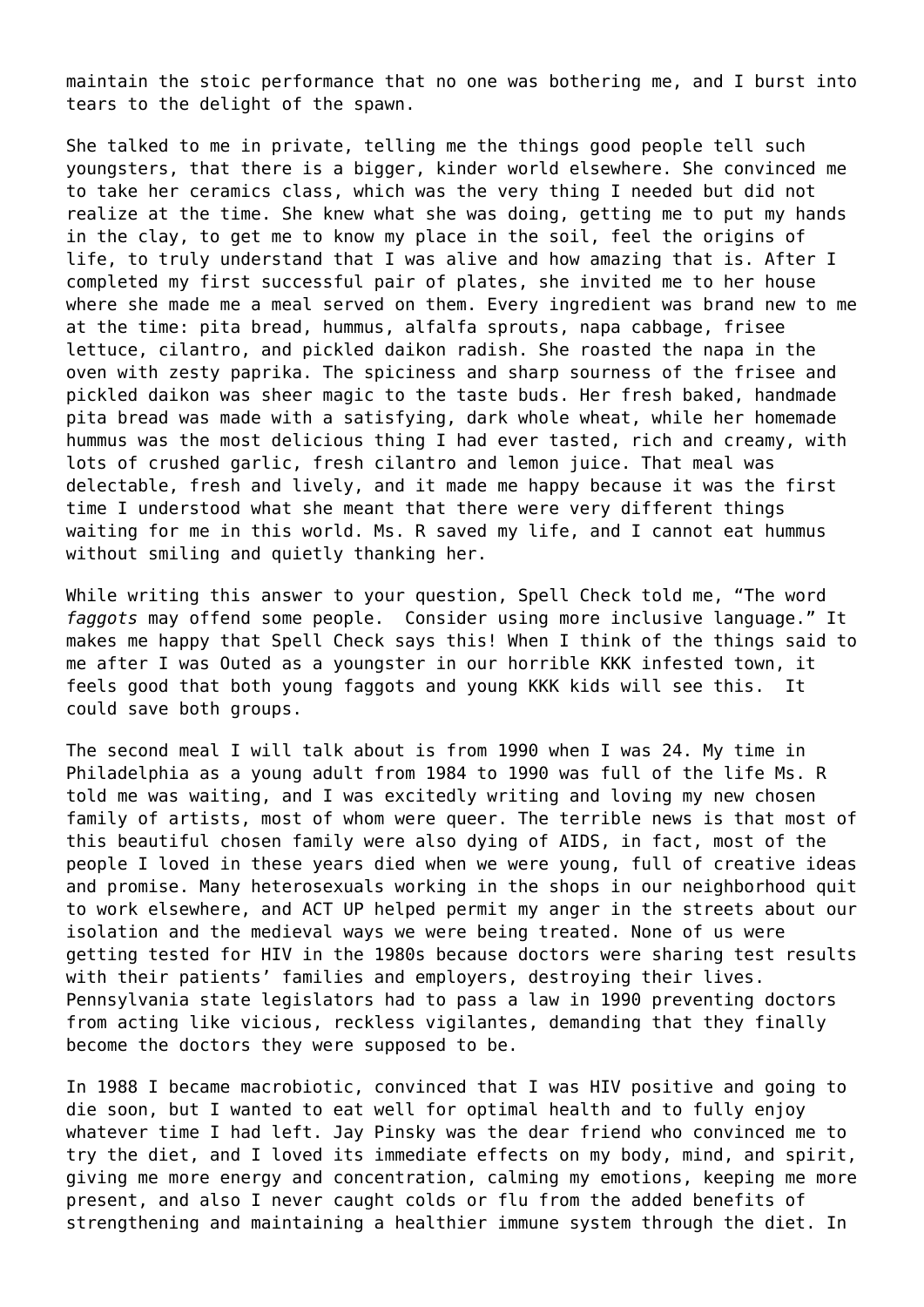1990 my friend Adam and I went to get tested for the first time after the law was passed. He came from an Orthodox Jewish family who had evicted him when he was 16 after they found out he was gay. Adam never said an ill word about his family, he loved them, and spoke kindly of his father, even though his father never saw him again, never hugged him again, never said, "I'm proud of you, son," again, never said "I love you son," again. We met at a party where I was a go-go dancer on stage while Adam was working the room looking for a Sugar Daddy. We were both terrified about our HIV test results, neither of us could sleep the night before, and I remember feeling like vomiting in the waiting room. Then the completely unexpected happened, and I could not believe we both turned out to be HIV negative, it was amazing, and surely a miracle had taken place. Adam was a prostitute, so I admit I was particularly surprised since nearly every hustler we knew in our neighborhood was ill. Eventually, Adam did contract HIV and later died of AIDS, but on this day we were both HIV negative, and we went out for dinner to celebrate our friendship and our lives together on this beautiful planet.

We went to Essene Cafe where we had a traditional macrobiotic meal, one I have had many times in this restaurant. It was miso soup made with wakame seaweed, daikon radish, shitake mushrooms, cabbage, and burdock root, a side of brown rice topped with gamasio, some adzuki beans cooked with kabocha pumpkin and kombu seaweed, lots of steamed carrots, cauliflower, kale, collards, and a side of arame seaweed made with pickled carrots and freshly toasted black sesame seeds. We also shared a pot of Bancha twig tea made with toasted brown rice, the rice giving the tea a rich, almost smoky character that is unlike any other flavor. It was my first meal after receiving my test results. I could not believe it. How can I ever convey to you the power of this meal and this moment? Let me put it this way, for the first time in years I was able to see that I had a future. It was as if I had sprinted across an endless minefield for six years without being blown up. Before that meal, I was secretly planning my funeral and making notes about where my lovers and friends should scatter my ashes. My old friend Jim McCormack who also died of AIDS once told me, "Honey, always remember that every gay man in the 1980s was secretly planning his funeral." In a couple of years after that meal with Adam, I began writing *The Book of Frank,* and my life went wildly forward, more fearless and determined than ever.

#### **On what the light looks like during their favorite meal of the day:**

Dawn colors. I love morning foods and eating what I need to launch into my day. Considering the stress we put on the planet with food consumption; I try as best as possible to adhere to the macrobiotic principle of eating seasonally and locally, to cut down on oil and gas transportation involved with massive imports, as well as refrigeration for non-seasonal foods. I tend to have gluten-free oatmeal with a heaping teaspoon of almond butter, and equal amounts of hemp seeds, chia seeds, ground flax seeds, sprouted sunflower and pumpkin seeds, topped with blueberries, blackberries, and raspberries.

#### **On snacking while writing:**

One of my favorite snacks is rice cakes, especially the Lundberg family's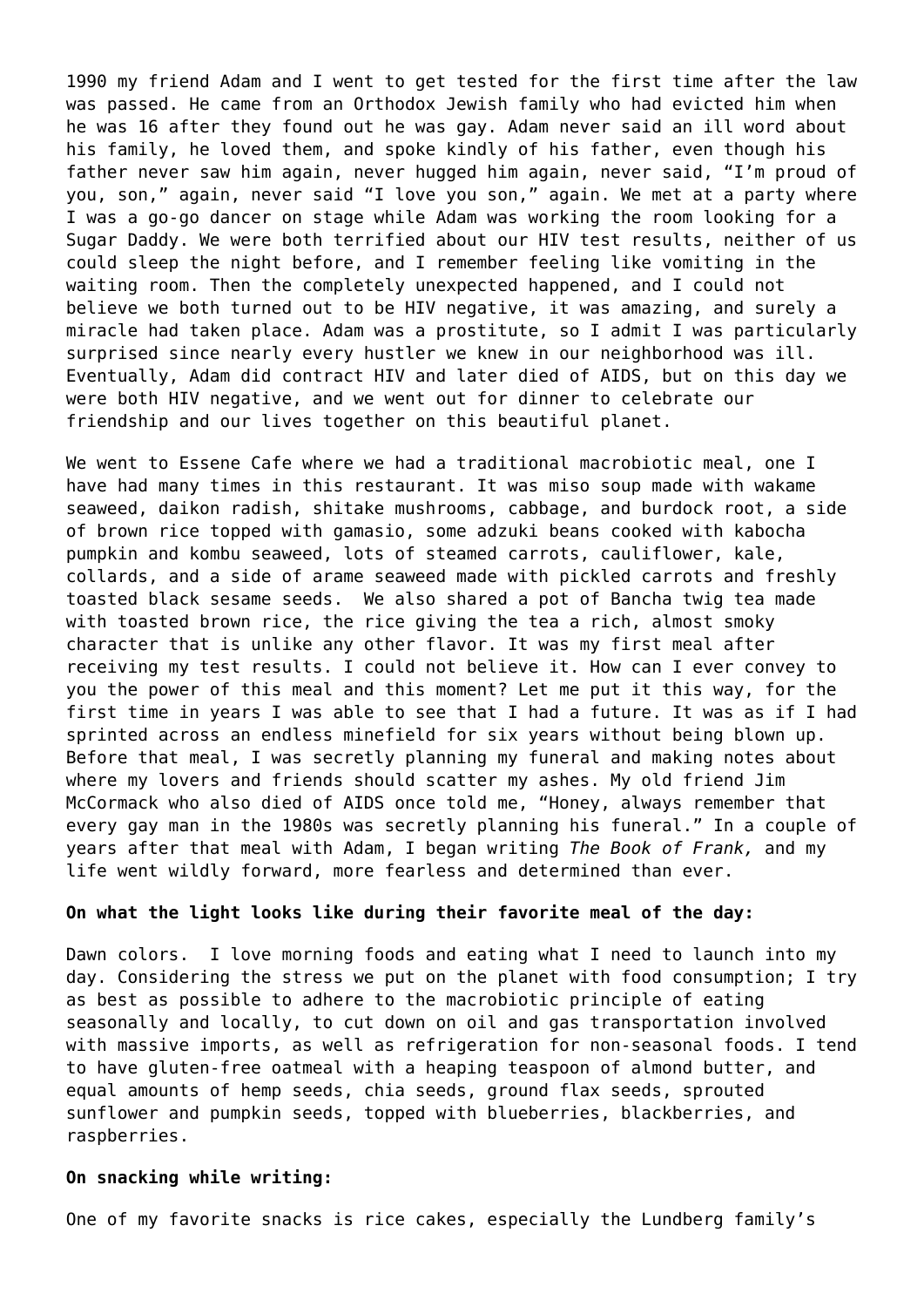wild rice cakes with almond butter, sauerkraut, and a dusting of cayenne pepper. Along with it I usually drink Bancha twig tea with an added shot of pomegranate juice.

## **On their go-to late-night snack:**

I have been writing a vegan cookbook where each recipe will also be a (Soma)tic poetry ritual so that every recipe yields both delicious meals and poems. My favorite late-night snack is a simple, quickly baked cornbread made with a healthy pinch of mugwort and wild asparagus root in the batter. A minute before it is finished baking I take it out to add the darkest chocolate I can get my hands on before putting it back into the oven. After that, it gets a heavy dose of freshly minced garlic, with a dusting of both cinnamon and cayenne. Each piece is served in a bowl with half a cup of heated soy milk which is soon absorbed by the crisp underside of the bread. I call this The Sleep Magician because it gives you potent, wild dreams, the kind that has helped me understand my waking life. The Sleep Magician has changed the direction of my ideas more than once, and I am nothing but grateful to these ingredients.

# **On their food quirks:**

Not sure if this qualifies as a quirk, but it is something I am experiencing that you might find interesting. For the past three years, I have been consuming every single day a combination of four mushrooms: lion's mane, reishi, turkey tail, and chaga. Each of these has very different jobs and effects on the body such as improvement of mental functioning and clarity of thought, relaxing muscles and taking down inflammation and other such health benefits. Also for the past year, I have had shitake mushrooms twice a week to strengthen and maintain a healthy immune system. Then there are other mushrooms I will consume throughout the week with meals like portobello, porcini, crimini, and wild mushrooms I will harvest myself like morels, hen of the woods, and chanterelles.

The daily practice of consuming these mushrooms has led to some very unexpected side effects, such as being able to tune into plants more efficiently. I hesitate to say "other plants" because mushrooms are technically not plants, they are also not animals, they are their own kingdom. What we know about mushrooms and their feathery thread-like mycelium root-like system which is called hyphae, is that they have an atavistic relationship with plants. This primordial, symbiotic relationship is complex and involves among other things, helping the water and nutrient transport for plants.

When I say "tune into plants" I mean precisely that. The daily mushroom consumption and saturation I have undergone these past few years have awakened my cells to the ongoing conversations between these two lifeforms. But here is an example of what I mean by tuning into plants. Recently I was house-sitting for a friend who has a lot of houseplants, but a different person was watching the house for two weeks before I arrived for my stay. When I first walked into the house, I was uneasy, and that feeling quickly and sharply turned to alarm. I looked around and noticed that the plants had